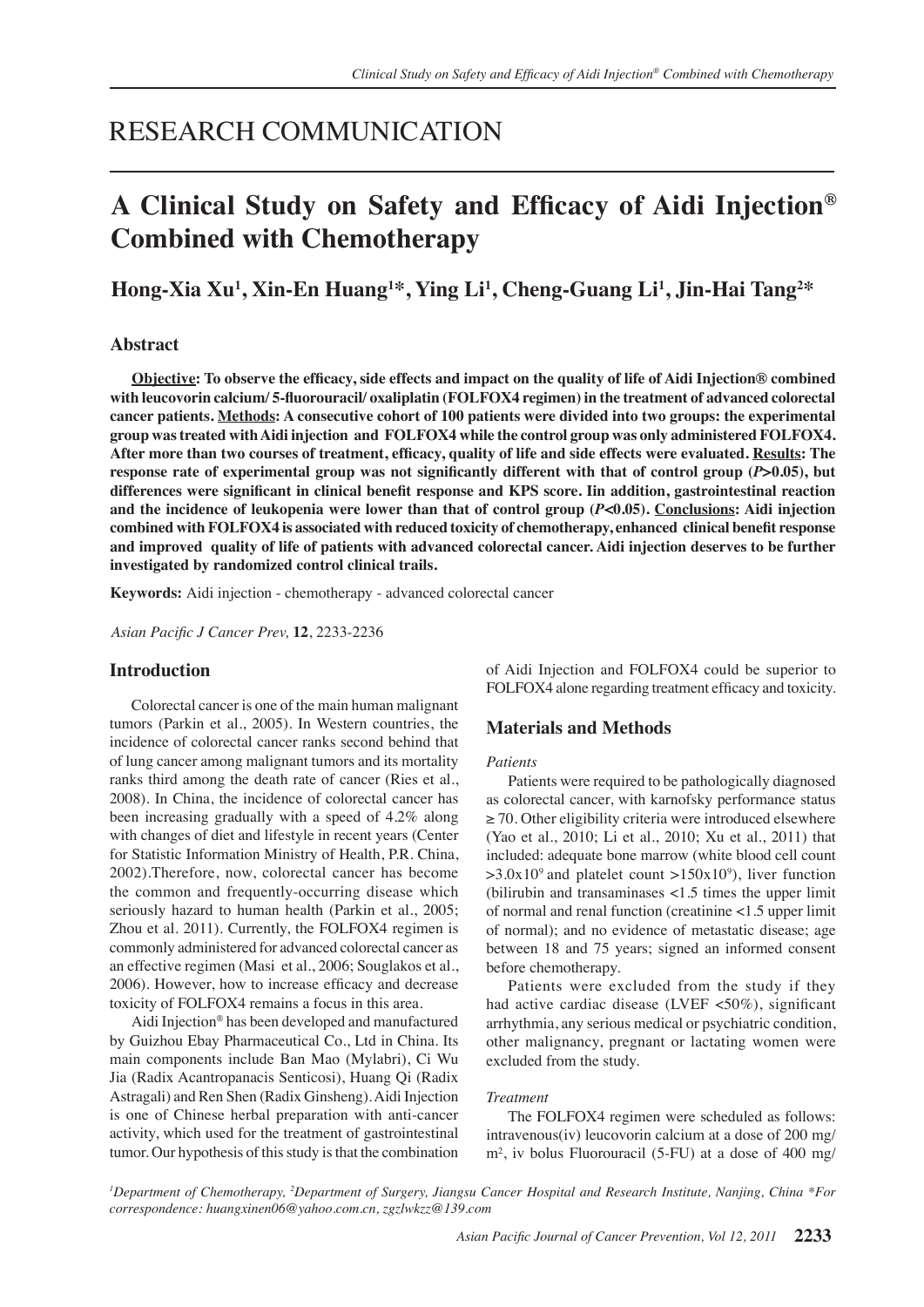#### *Hong-Xia Xu et al*

| Table 1. Comparison of Treatment Efficacy in Two Groups Treated with FOLFOX4 Alone or Aidi Injection* |  |
|-------------------------------------------------------------------------------------------------------|--|
| combined with FOLFOX4                                                                                 |  |

| Treatment                    |    | PR | PD | $CR+PR(\%)$ | $CR+PR+SD(\%)$ |
|------------------------------|----|----|----|-------------|----------------|
| FFOLFOX4 and Aidi Injection* | 50 |    |    | 48          | 80             |
| FOLFOX4                      |    |    |    | 44          | 04             |

N, number cases; CR, Complete Remission; PR, Partial response; SD, stable disease; PD, progressive disease; FOLFOX4, Leucovorin leucovorin /calcium Fluorouracil/ Oxaliplatin; ﹡Aidi Injection is developed and manufactured by Guizhou Ebay Pharmaceutical Co., Ltd in China. Its main components include Ban Mao (Mylabri), Ci Wu Jia (Radix Acantropanacis Senticosi), Huang Qi (Radix Astragali) and Ren Shen (Radix Ginsheng)

## **Table 2. Karnofsky Performance Status Score in Two Groups Treated with FOLFOX4 and Aidi Injection﹡ Combined with FOLFOX4**

| Treatment                   |    |    | Increased Stable Decreased |
|-----------------------------|----|----|----------------------------|
| FOLFOX4 and Aidi Injection* | 30 | 13 |                            |
| FOLFOX4                     | 12 | 27 |                            |

FOLFOX4, Leucovorin leucovorin /calcium Fluorouracil/ Oxaliplatin; ﹡Aidi Injection is developed and manufactured by Guizhou Ebay Pharmaceutical Co., Ltd in China. Its main components include Ban Mao (Mylabri), Ci Wu Jia (Radix Acantropanacis Senticosi), Huang Qi (Radix Astragali) and Ren Shen (Radix Ginsheng); KPS, score; increased, ≥10 after treatment; stable, <10; decreased, ≥10

 $m<sup>2</sup>$  and continuous iv 5-FU at a dose of 600 mg/m<sup>2</sup> on day 1, day2, Oxaliplatin 85 mg/m<sup>2</sup> repeated every 2 weeks. Treatment was biweekly administered until PD or unacceptable toxicity, withdrawal of consent, and physicians decision or treatment interruption for  $>2$ weeks. The control group received FOLFOX-4 regimen, the experimental group received Aidi Injection 60-80ml intravenous infusion on iv, once daily, for 7 days and FOLFOX4. Antiemetic treatment was granisetron 3mg by intravenous bolus infusion prior to chemotherapy. Routine blood test, blood biochemistry and tumor markers were reviewed during and after chemotherapy weekly.

#### *Efficacy Observation*

Treatment efficacy was evaluated after two months treatment. Complete Remission (CR), partial response (PR), stable disease (SD), and progressive disease (PD) were determined based on RECIST criteria (Therasse et al., 2000). Quality of life was evaluated in accordance

with the Karnofsky Scale, designated increasing if the score increased by 10 after treatment, decreasing if the score decreased by 10 and otherwise stable.

#### *Toxicity Assessment*

Patients were assessed and graded for toxicity according to WHO criteria (Miller et al., 1991).

#### *Statistical analysis*

The study data were analyzed by t and enumeration data by  $\chi^2$  test. Statistic significance was determined if *p*<0.05.

## **Results**

#### *Efficacy*

All 100 patients had completed at least 2 cycles of treatment. Total treatment cycle was 303 and average cycle was 3. No CR was observed in both two groups. The response rate of experimental group (CR+PR) was 48%, while that in control group was 44%. The differences were not statistically significant (p>0.05). The disease control rates of two groups (CR+PR+SD) were 80% (experimental group), 64% (control group) respectively, with statistical significance  $(p<0.05)$  (Table 1).

#### *Quality of life before and after treatment*

KPS score of experimental group increased in 30 cases (60%), 13 cases stable and 7 cases decreased. while that of control group increased in 12 cases (24%), 27 cases stable and 11 cases decreased. The difference between two groups was statistically significant (*p*<0.05) (Table 2).

| Table 3. Toxicity in Two Groups Treated with FOLFOX4 and Aidi Iniection* Combined with FOLFOX4 |  |  |  |
|------------------------------------------------------------------------------------------------|--|--|--|
|------------------------------------------------------------------------------------------------|--|--|--|

| Toxicity              | FOLFOX4 and Aidi Injection*Number $(\%)$ |        |       |      | FOLFOX4 Number (%) |        |        |      |
|-----------------------|------------------------------------------|--------|-------|------|--------------------|--------|--------|------|
| Grade/                |                                          | П      | Ш     | IV   |                    | Н      | IΙI    | IV   |
| Leukopenia            | 10(20)                                   | 8(16)  | 5(10) | 0(0) | 9(18)              | 15(30) | 10(20) | 2(4) |
| Thrombocytopenia      | 5(10)                                    | 3(6)   | 1(2)  | 0(0) | 8(16)              | 7(14)  | 4(8)   | 0(0) |
| Nausea, vomiting      | 15(30)                                   | 10(20) | 0(0)  | 0(0) | 20(40)             | 15(30) | 3(6)   | 0(0) |
| Diarrhea              | 4(8)                                     | 2(4)   | 0(0)  | 0(0) | 6(12)              | 4(8)   | 3(6)   | 0(0) |
| Constipation          | 10(20)                                   | 3(6)   | 0(0)  | 0(0) | 12(24)             | 4(8)   | 0(0)   | 0(0) |
| Oral ulcer            | 3(6)                                     | 1(2)   | 0(0)  | 0(0) | 7(14)              | 4(8)   | 0(0)   | 0(0) |
| Alopecia              | 4(8)                                     | 1(2)   | 0(0)  | 0(0) | 5(10)              | 1(2)   | 0(0)   | 0(0) |
| Peripheral neuropathy | 6(12)                                    | 3(6)   | 0(0)  | 0(0) | 6(12)              | 5(10)  | 0(0)   | 0(0) |
| Hand-foot syndrome    | 2(4)                                     | 0(0)   | 0(0)  | 0(0) | 3(6)               | 0(0)   | 0(0)   | 0(0) |
| <b>Elevated ALT</b>   | 8(16)                                    | 1(2)   | 0(0)  | 0(0) | 9(18)              | 1(2)   | 0(0)   | 0(0) |
| Elevated Cr           | 0(0)                                     | 0(0)   | 0(0)  | 0(0) | 0(0)               | 0(0)   | 0(0)   | 0(0) |

FOLFOX4, Leucovorin leucovorin /calcium Fluorouracil/ Oxaliplatin; ﹡Aidi Injection is developed and manufactured by Guizhou Ebay Pharmaceutical Co., Ltd in China. Its main components include Ban Mao (Mylabri), Ci Wu Jia (Radix Acantropanacis Senticosi), Huang Qi (Radix Astragali) and Ren Shen (Radix Ginsheng); ALT, alanine aminotransferase; Cr, creatinine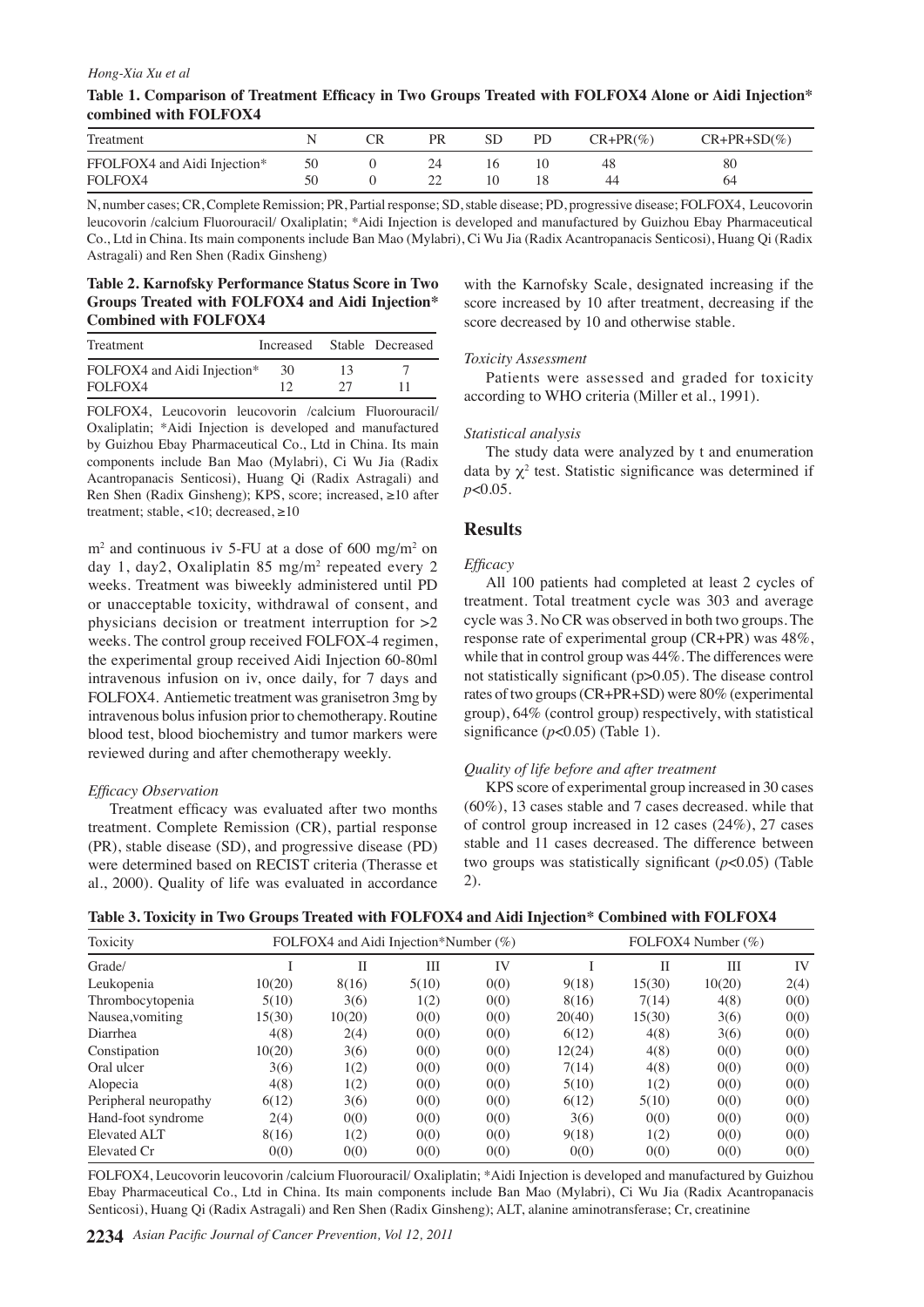#### *Toxicity*

All patients underwent toxicity assessment. Treatment related side effects were reversible, and no termination of chemotherapy or death caused by adverse events occurred. In table 3, the main adverse effects were myelosuppression and gastrointestinal reactions. In experimental group, leukopenia rate was 46% , 10% of them with grade III-IV and none with infection; 16% patients showed grade I-II thrombocytopenia and 2% with grade III thrombocytopenia; grade I-II gastrointestinal toxicity rate was 50%, and grade III-IV 10%. In control group, leukopenia rate was 72%, 24% of them with grade III-IV; 30% patients with grade I-II thrombocytopenia and 8% with grade III thrombocytopenia; grade I-II nausea and vomiting was 70%, and 6% with grade III-IV. No statistically significant difference was detected in handfoot syndrome or peripheral neuropathy. Both of two groups were tested mild liver damage, but recovered without dose modification on chemotherapy. Additionally, there was no apparent renal damage. In experimental group, 2 cases demonstrated allergic reaction. We considered it could be an allergic reaction to Chinese medical herbs, and could be prevented by slowing down the infusion speed and prescribing premedication containing dexamethasone.

## **Discussion**

Recurrence and metastasis is the main cause of death in colorectal cancer (Le Voyer et al., 2003; Sobrero et al., 2007). Chemotherapy plays an important role in comprehensive treatment for colorectal cancer (Souglakos et al., 2006). Currently, FOLFOX4 regimen is one of the best treatments for advanced colorectal cancer patients (Haydon, 2003; Saltz et al., 2008). But, chemotherapy often brings about serious side effects. Therefore, how to reduce side effects of chemotherapy, in the meantime increase efficacy and improve quality of life have aroused more and more attention.

At present, objective of chemotherapy is not only to extend survival of patients, but also to improve quality of life. Thus, the Food and Drug Administration of the USA proposes that the evaluation of new drugs should involve survival time and quality of life. It is a distinguishing feature of traditional Chinese medicine to contribute in this area.

Aidi Injection is developed and manufactured by Guizhou Ebay Pharmaceutical Co., Ltd in China. Studies (Rong et al., 2000; Fang, 1993) have shown that the main active ingredient of Mylabri is cantharidin, which has characteristics of anti-cancer without causing myelosuppression, and it can promote hematopoietic stem cells to accomplish differentiation into myelomonocytic in order to increase the leukocyte. Astragalus Polysaccharide is another important component which can improve the phagocytic function of reticuloendothelial system, and enhance anti-cancer activity of T cells, NK cells, LAK cells and IL-2 cells (Ma, 2007). Ginsenosides and Ginseng Polysaccharide can increase immunity and leukocyte. Acanthopanax Polysaccharide has the similar immunological enhancement as Ginseng and Astragalus

(Liu et al., 2001; Lu, 2009). Our study shows that the differences of short-term efficacy in two groups were not statistically significant, but the clinical benefit rate, and Karnofsky score improvement of experimental group were significantly higher than that of control group. Aidi Injection combined with FOLFOX4 regimen, which used for treatment of advanced colorectal cancer, can reduce side effects causing by chemotherapy, and improve quality of life. In summary, Aidi Injection deserves to be further investigated by randomized controled clinical trails.

## **Acknowledgements**

This work was supported in part by a grant from special funds for research projects of Jiangsu Cancer Hospital and Research Institute (ZK200805); Kang Lai Te clinical research funds of Department of Health of Jiangsu Province (P200908); Jiangsu Provincial Administrtion of Traditional Chinese Medicine (LZ11091).

#### **References**

- Center for Statistic Information Ministry of Health, P.R. China (2002). Statistic bulletin of national health development in 2001. *China Pharmaceutical Technology Exchange*, **4**, 4-7.
- Fang Y (1993). Studies on anti-tumor agents Ⅱ. Synthesis and anti-cancer activity of dehydrogenated carboncyclic analogs of norcantharidin. *Acta Pharmaceutica Sinica*, **28**, 931-5.
- Haydon A (2003). Adjuvant chemotherapy in colon cancer: what is the evidence? *Intern Med J*, **33**, 119-24.
- Le Voyer TE, Sigurdson ER, Hanlon AL, et al (2003). Colon cancer survival is associated with increasing number of lymph nodes analyzed: a secondary survey of intergroup trial INT-0089. *J Clin Oncol*, **21**, 2912-9.
- Li Y, Huang XE, Yan PW, et al (2010). Efficacy and safety of endostar combined with chemotherapy in patients with advanced solid tumors. *Asian Pac J Cancer Prev*, **11**, 1119-23.
- Liu J, Rao R, Ding J, et al (2001). Effect of Aidi Injection combined with chemotherapy for advanced tumor in clinic. *China J Cancer Prev Treat*, **8**, 667-8.
- Lu L (2009).Clinical efficacy observation of Aidi Injection combined with Gemcitabine and Carboplatin regimen on treatment for 29 cases elder advanced small cell lung cancer. *J of Shanxi College of Traditional Chinese Medicine*, **10,**  66-7.
- Ma D (2007). Preliminary study on inhibition of astragalus root and acanthopanax root on human oophoroma. *Tumor*, **2**, 51.
- Masi G, Cupini S, Marcucci L, et al (2006). Treatment with 5-fluorouracil/folinic acid, oxaliplatin, and irinotecan enables surgical resection of metastases in patients with initially unresectable metastatic colorectal cancer. *Ann Surg Oncol*, **13**, 58–65.
- Miller AB, Hoogstraten B, Staquet M, et al (1981). Reporting results of cancer treatment. *Cancer*, **47**, 207-14.
- Parkin DM, Bray F, Ferlay J, et al. Global cancer statistics 2002(2005). *CA Cancer J Clin*, **55**, 74-108.
- Portenoy RK(1989). Cancer pain: epidemiology and syndromes. *Cancer*, **63**, 2298-307.
- Ries LAG, Melbert D, Krapcho M, et al (2008). (eds). SEER Cancer Statistics Review, 1975–2005, National Cancer Institute, Bethesda, MD, based on November 2007 SEER data submission, posted to the SEER Website in 2008. Available at http://seer.cancer.gov/csr/1975\_2005/, accessed